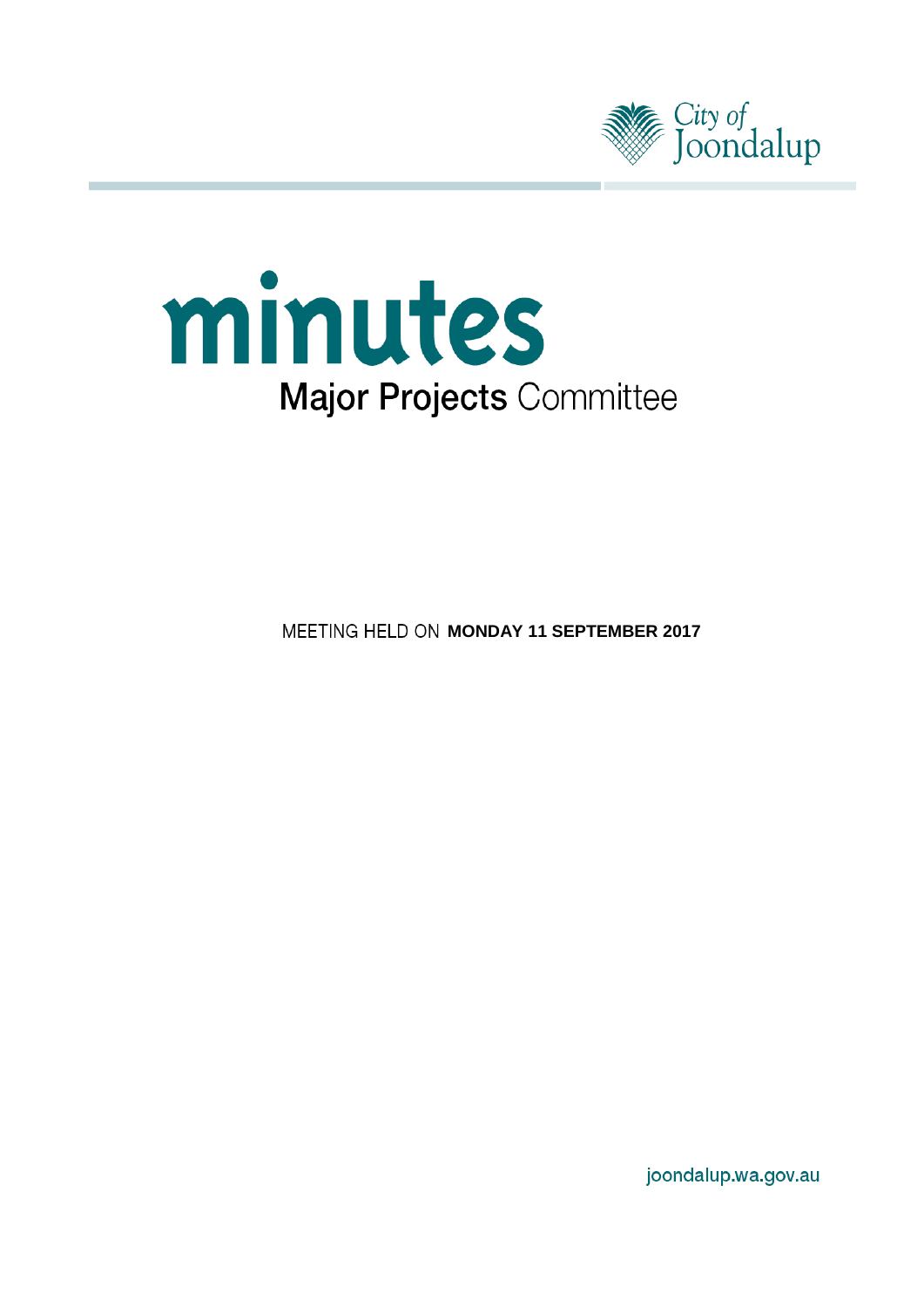# **TABLE OF CONTENTS**

| Item No.       | <b>Title</b>                                                                   | Page No. |
|----------------|--------------------------------------------------------------------------------|----------|
|                | <b>Declaration of Opening</b>                                                  | 3        |
|                | <b>Declarations of Interest</b>                                                | 4        |
|                | Apologies/Leave of absence                                                     | 4        |
|                | <b>Confirmation of Minutes</b>                                                 | 5        |
|                | Announcements by the Presiding Member without discussion                       | 5        |
|                | Identification of matters for which the meeting may be closed to<br>the public | 5        |
|                | <b>Petitions and deputations</b>                                               | 5        |
|                | <b>Reports</b>                                                                 | 6        |
| 1              | Ocean Reef Marina - Project Status                                             | 6        |
| $\overline{2}$ | Confidential - Joondalup City Centre Development - Development<br>Proposal     | 14       |
|                | <b>Urgent Business</b>                                                         | 17       |
|                | Motions of which previous notice has been given                                | 17       |
|                | <b>Requests for Reports for future consideration</b>                           | 17       |
|                | <b>Closure</b>                                                                 | 17       |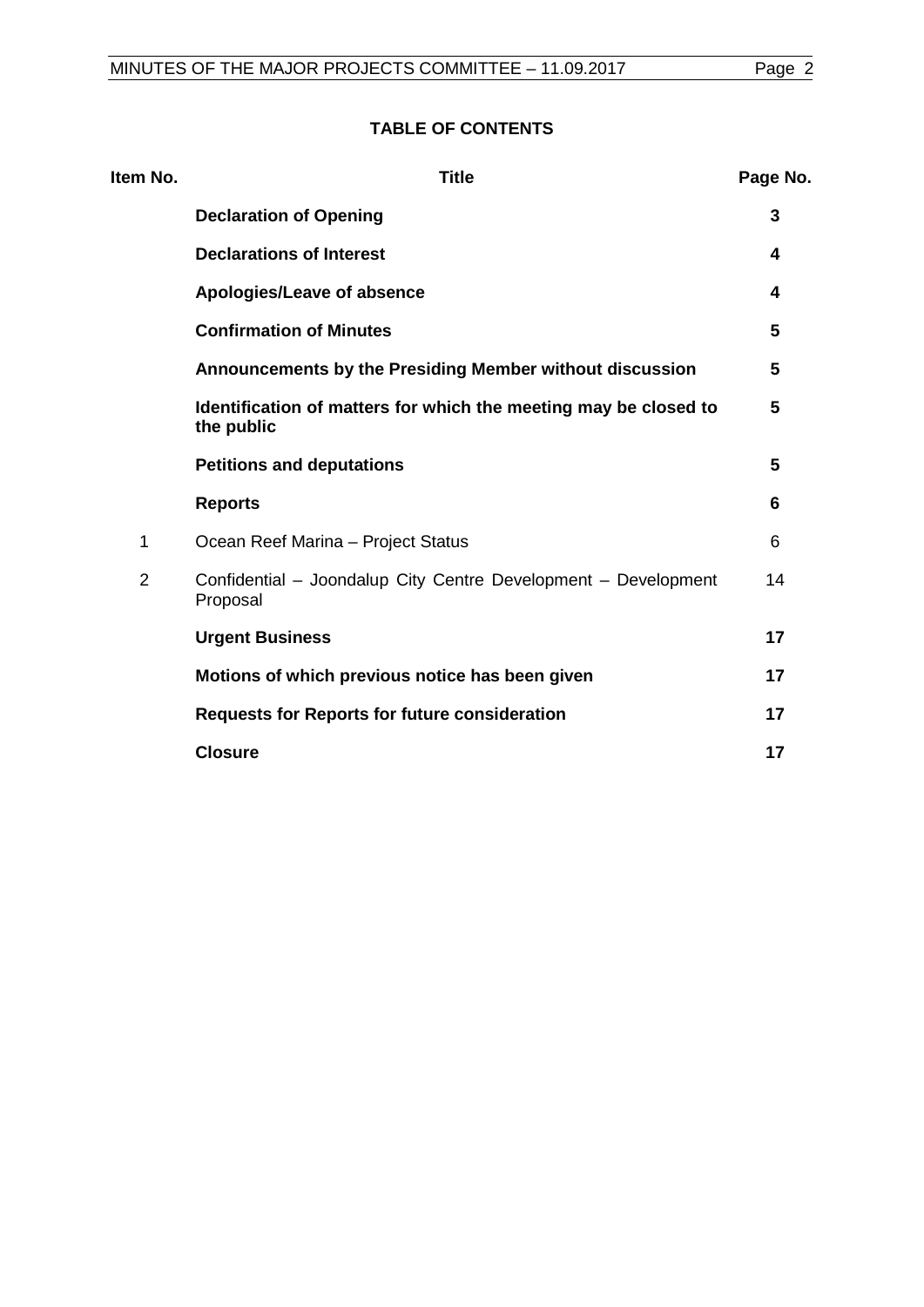# **CITY OF JOONDALUP**

#### **MINUTES OF THE MAJOR PROJECTS COMMITTEE MEETING HELD IN CONFERENCE ROOM 1, JOONDALUP CIVIC CENTRE, BOAS AVENUE, JOONDALUP ON MONDAY 11 SEPTEMBER 2017.**

# **ATTENDANCE**

#### **Committee Members**

| Cr Kerry Hollywood                                   | <b>Deputy Presiding Member</b> |
|------------------------------------------------------|--------------------------------|
| Cr Philippa Taylor                                   | Deputising for Cr Jones        |
| Cr Liam Gobbert                                      |                                |
| Cr Christine Hamilton-Prime Deputising for Cr Norman |                                |
| Cr John Chester                                      |                                |
| Cr Russ Fishwick, JP                                 |                                |

### **Observers**

Cr Tom McLean, JP Cr Russell Poliwka *until 5.55pm*

#### **Officers**

| Mr Garry Hunt    | <b>Chief Executive Officer</b>              |                                                                                              |
|------------------|---------------------------------------------|----------------------------------------------------------------------------------------------|
| Ms Dale Page     | Director Planning and Community Development |                                                                                              |
| Mr Scott Collins | <b>Acting Manager City Projects</b>         | Absent from 5.55pm to 5.56pm<br>Absent from 6.03pm to 6.04pm<br>Absent from 6.37pm to 6.40pm |
| Mr Brad Sillence | <b>Manager Governance</b>                   |                                                                                              |

### **Guests**

| Mr Simon Moen        | Technical Advisor, Partner - Jackson McDonald Lawyers |                             |
|----------------------|-------------------------------------------------------|-----------------------------|
|                      |                                                       | from 5.56pm                 |
| Mr Tony Hatt         | CEO, Devwest Group Pty Ltd                            | from $6.04$ pm to $6.37$ pm |
| Mr Russell Bricknell | Chief Executive Officer, Baptistcare                  | from $6.04$ pm to $6.37$ pm |
| Mr John Frame        | Chief Financial Officer, Baptistcare                  | from $6.04$ pm to $6.37$ pm |
| Ms Sophie Fielder    | <b>General Manager of Capital Works</b>               |                             |
|                      | and Maintenance, Baptistcare                          | from $6.04$ pm to $6.37$ pm |

### <span id="page-2-0"></span>**DECLARATION OF OPENING**

The Deputy Presiding Member declared the meeting open at 5.45pm.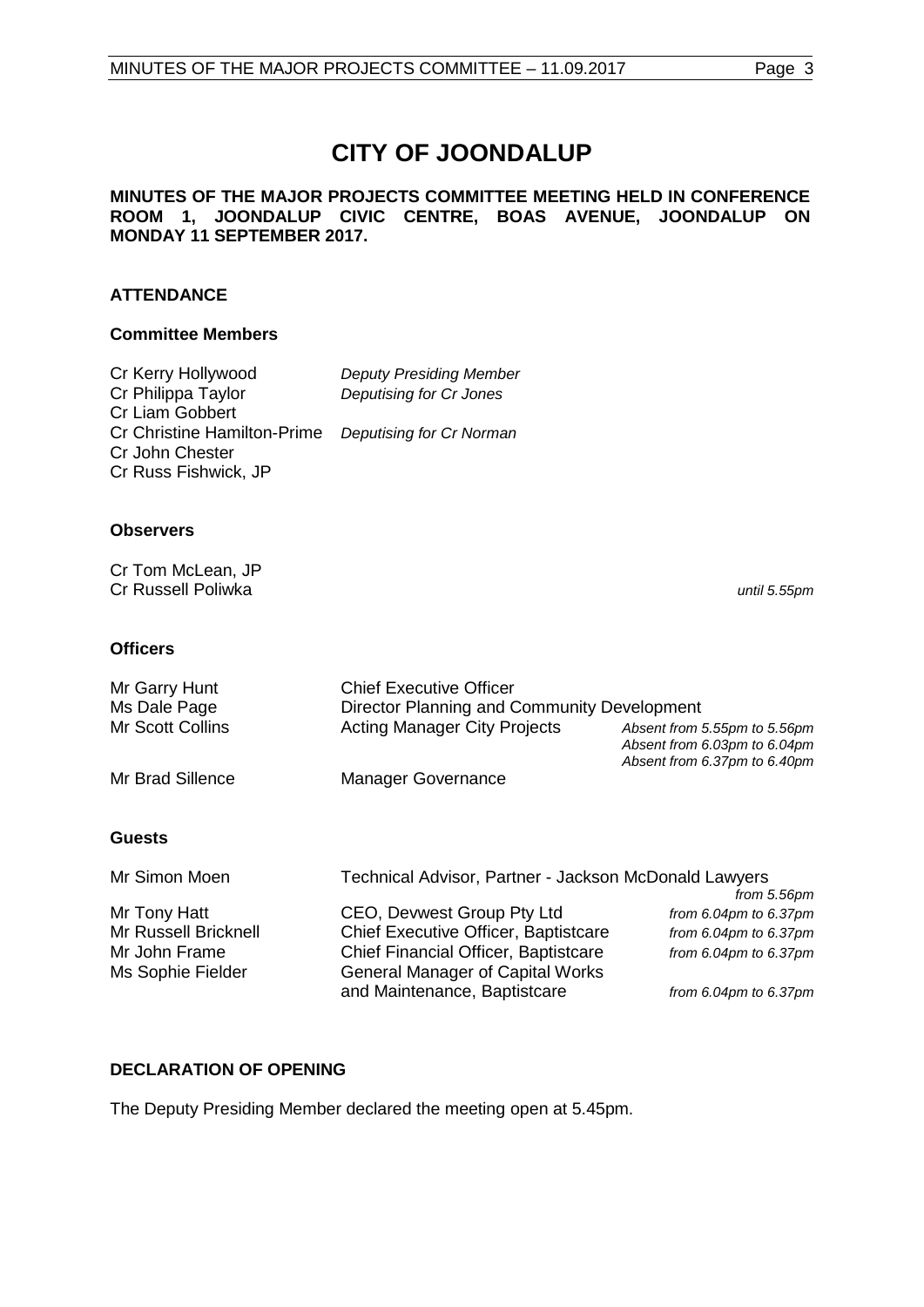# <span id="page-3-0"></span>**DECLARATIONS OF INTEREST**

### **Disclosures of Financial / Proximity Interest**

A declaration under this section requires that the nature of the interest must be disclosed. Consequently a member who has made a declaration must not preside, participate in, or be present during any discussion or decision-making procedure relating to the matter the subject of the declaration. An employee is required to disclose their financial interest and if required to do so by the Council must disclose the extent of the interest. Employees are required to disclose their financial interests where they are required to present verbal or written reports to the Council. Employees are able to continue to provide advice to the Council in the decision making process if they have disclosed their interest.

| <b>Name/Position</b>      | <b>Cr Russell Poliwka</b>                                      |  |  |
|---------------------------|----------------------------------------------------------------|--|--|
| <b>Item No./Subject</b>   | Item 2 - Confidential - Joondalup City Centre Development -    |  |  |
|                           | Development Proposal.                                          |  |  |
| <b>Nature of interest</b> | <b>Proximity Interest</b>                                      |  |  |
| <b>Extent of Interest</b> | Owns via super fund small interest in building across the road |  |  |
|                           | from one of the lots in question.                              |  |  |

# **Disclosures of interest affecting impartiality**

Elected Members (in accordance with Regulation 11 of the *Local Government [Rules of Conduct] Regulations 2007)* and employees (in accordance with the Code of Conduct) are required to declare any interest that may affect their impartiality in considering a matter. This declaration does not restrict any right to participate in or be present during the decision-making process. The Elected Member/employee is also encouraged to disclose the nature of the interest.

| <b>Name/Position</b>      | Mr Scott Collins, Acting Manager City Projects.             |
|---------------------------|-------------------------------------------------------------|
| <b>Item No./Subject</b>   | Item 2 - Confidential - Joondalup City Centre Development - |
|                           | Development Proposal.                                       |
| <b>Nature of interest</b> | Interest that may affect impartiality.                      |
| <b>Extent of Interest</b> | A proponent Director is married to a relative of the Acting |
|                           | Manager City Projects.                                      |

# <span id="page-3-1"></span>**APOLOGIES/LEAVE OF ABSENCE**

### **Apologies**

Mayor Troy Pickard. Cr Nige Jones.

### **Leave of Absence Previously Approved:**

- Cr John Logan 10 September to 17 September inclusive;<br>Cr Mike Norman 10 September to 22 September inclusive;
- Cr Mike Norman 10 September to 22 September inclusive;<br>Cr Liam Gobbert 12 September 2017:
	- 12 September 2017;
- Cr Sophie Dwyer 23 September to 8 October 2017 inclusive; Cr Nige Jones 25 September to 11 October 2017 inclusive.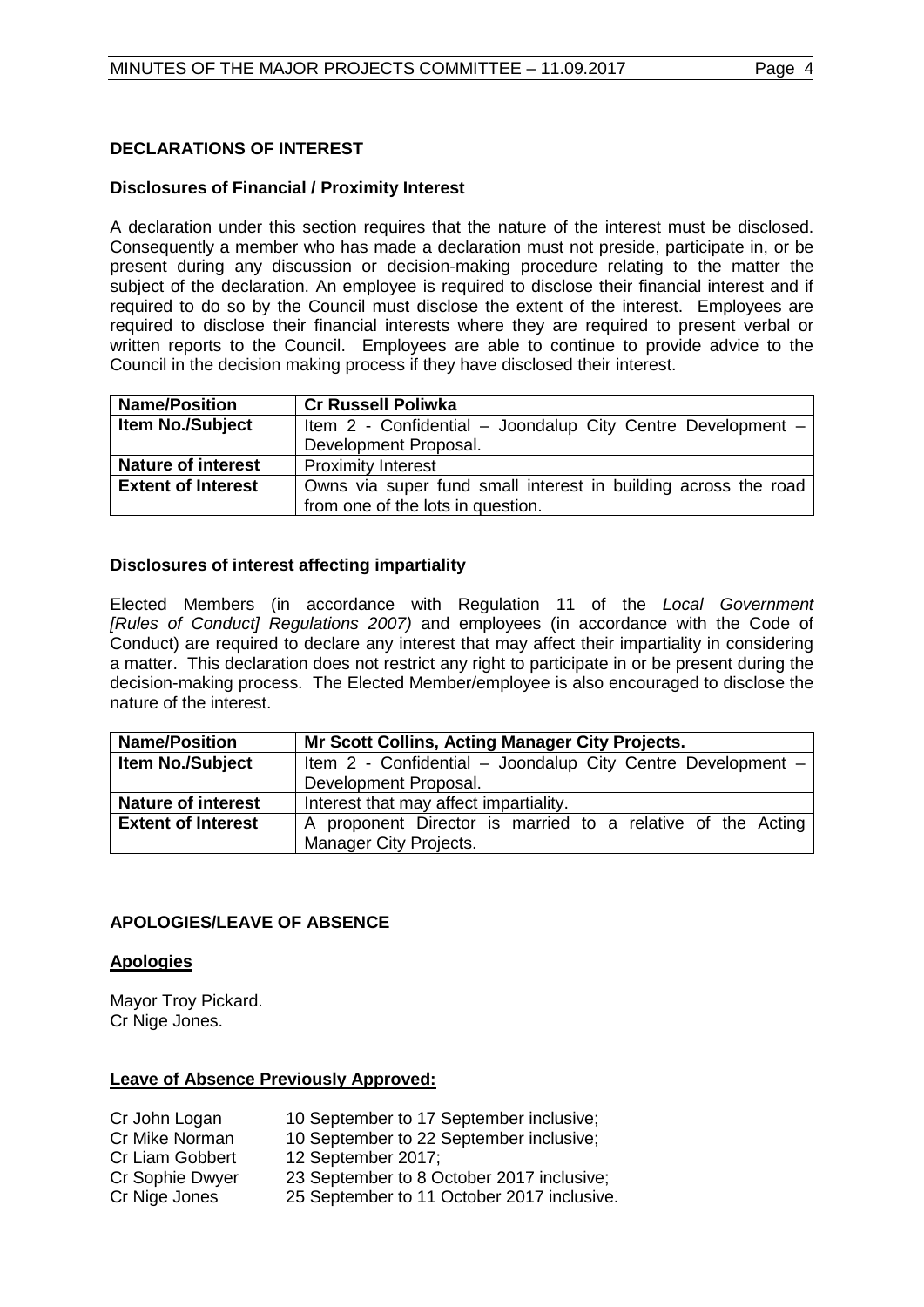# <span id="page-4-0"></span>**CONFIRMATION OF MINUTES**

# MINUTES OF THE MAJOR PROJECTS COMMITTEE HELD ON 17 JULY 2017

**MOVED Cr Gobbert SECONDED Cr Chester that the minutes of the meeting of the Major Projects Committee held on 17 July 2017 be confirmed as a true and correct record.**

# **The Motion was Put and CARRIED (6/0)**

**In favour of the Motion:** Crs Hollywood, Chester, Fishwick, Gobbert, Hamilton-Prime and Taylor.

# <span id="page-4-1"></span>**ANNOUNCEMENTS BY THE PRESIDING MEMBER WITHOUT DISCUSSION**

Nil.

# <span id="page-4-2"></span>**IDENTIFICATION OF MATTERS FOR WHICH THE MEETING MAY BE CLOSED TO THE PUBLIC**

In accordance with Clause 5.2 of the City's *Meeting Procedures Local Law 2013*, this meeting was not open to the public.

# <span id="page-4-3"></span>**PETITIONS AND DEPUTATIONS**

Nil.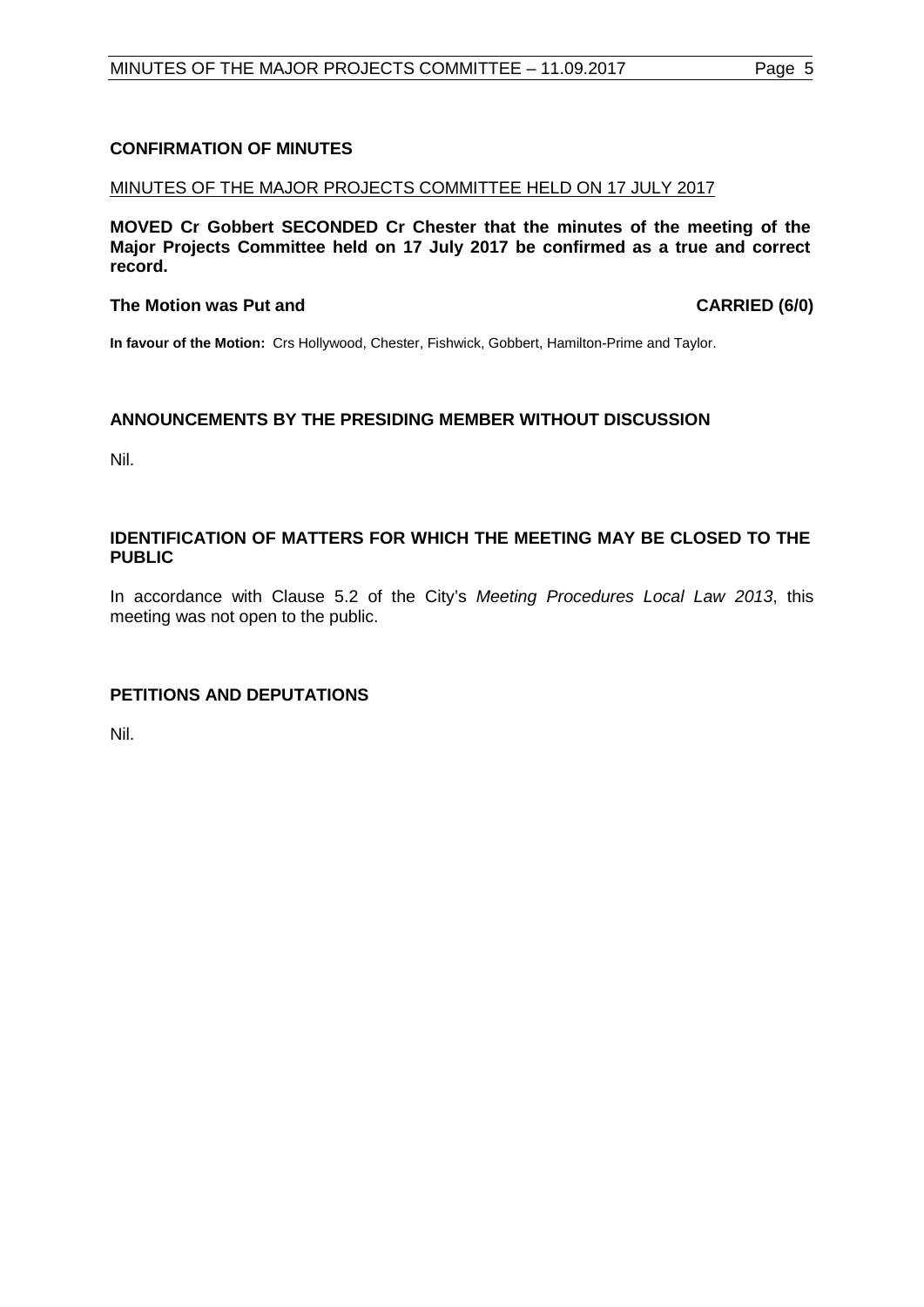<span id="page-5-0"></span>**REPORTS**

<span id="page-5-1"></span>

| <b>ITEM1</b>                          |                                                 | <b>OCEAN REEF MARINA - PROJECT STATUS</b>                                                                           |
|---------------------------------------|-------------------------------------------------|---------------------------------------------------------------------------------------------------------------------|
| <b>WARD</b>                           | <b>North Central</b>                            |                                                                                                                     |
| <b>RESPONSIBLE</b><br><b>DIRECTOR</b> | Mr Garry Hunt<br><b>Chief Executive Officer</b> |                                                                                                                     |
| <b>FILE NUMBER</b>                    | 04171                                           |                                                                                                                     |
| <b>ATTACHMENTS</b>                    | Attachment 1                                    | Ocean Reef Marina Indicative Timeline as<br>at June 2017                                                            |
| <b>AUTHORITY / DISCRETION</b>         | Council (that is for 'noting').                 | Information - includes items provided to Council for<br>information purposes only that do not require a decision of |

### **PURPOSE**

For the Major Projects Committee to note the progress on the Ocean Reef Marina project.

#### **EXECUTIVE SUMMARY**

On Sunday 3 September 2017, Premier Mark McGowan together with Hon. Rita Saffioti, Minister for Planning, Lands and Transport, announced a funding commitment of \$120 million to fund the Ocean Reef Marina project.

LandCorp, working with the City, will lead the development and it is anticipated that construction will commence in 2020. The 2017-18 State Budget includes an amount of \$35 million which will fund the detailed design, procurement and other planning requirements.

Commonwealth Government funding will also be sought for the project and additional State Government funding will be allocated as part of subsequent budgets.

During his announcement, the Premier stated that the funding would allow for forward works to start and future private sector investment is expected to be in the vicinity of \$500 million.

The City has been advised that the funding commitment of \$500,000 in the State Government 2016-17 Budget will be provided to the City to enable funding of the approvals process to continue and to offset the City's 2016-17 project budget deficit.

Negotiations with LandCorp and the State Government on the City's involvement in the project as well as other matters will take place as soon as possible. It is anticipated that further details will be provided to Council, through the Major Projects Committee, in due course.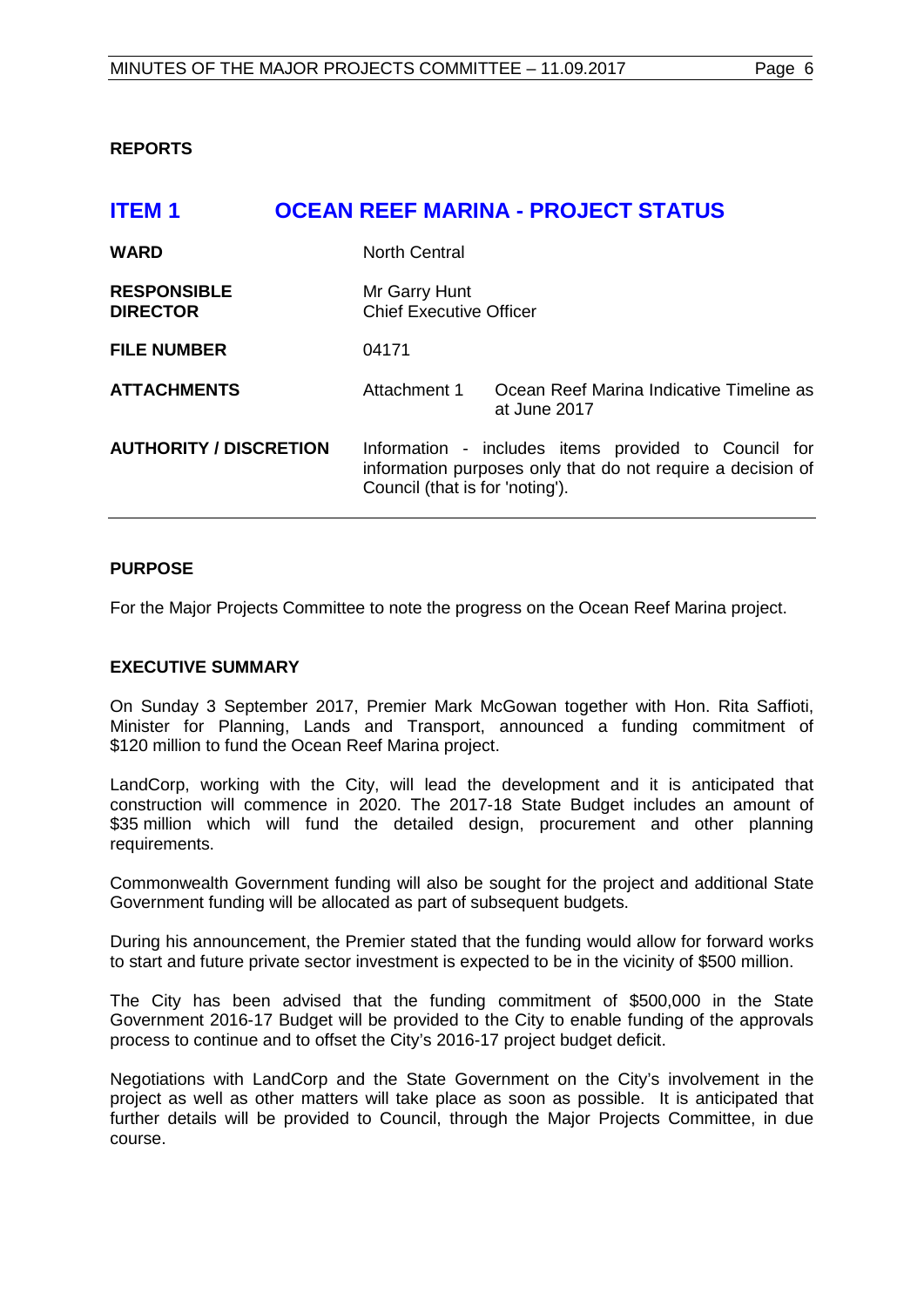To progress the approval of the Ocean Reef Marina project, the following activities and tasks were undertaken since the previous project status report was considered by the Major Projects Committee at its meeting held on 17 July 2017:

- 1 Engagement with the State Government, through LandCorp.<br>2 Continued preparation of responses to submissions receive
- 2 Continued preparation of responses to submissions received by the Department of Planning, Lands and Heritage (DPLH) on Metropolitan Region Scheme (MRS) Amendment 1270/41 – Ocean Reef Marina Redevelopment.
- 3 Publishing of the responses to comments received on the draft Negotiated Planning Outcome for Bush Forever (NPO).
- 4 Finalisation of draft responses to submissions received by the Office of the Environmental Protection Authority (OEPA) on the Public Environmental Review (PER) document and appendices.
- 5 Publishing of the responses to comments received on the draft preliminary *Ocean Reef Marina Structure Plan* (Ocean Reef Marina SP).

Details of the above are provided in this Report.

As far as possible the project is progressing in accordance with the Ocean Reef Marina Indicative Approvals Timeline as at June 2017 (Attachment 1 refers).

*It is therefore recommended that the Major Projects Committee NOTES:*

- *1 the Ocean Reef Marina Project Status report;*
- *2 that further details on the outcome of negotiations with LandCorp and the State Government on the City's ongoing involvement in the project and other management and operational matters will be provided to Council through the Major Projects Committee.*

### **BACKGROUND**

#### **1 State Government Proponency**

Following the election of a Mark McGowan led State Labor Government on 11 March 2017, LandCorp advised the City that briefings had been provided to the new Minister for Planning, Hon. Rita Saffioti, MLA. The Minister requested a Cabinet submission, based on the LandCorp prepared Business Case for the development which was provided to the State Government for consideration.

LandCorp also briefed the local member for Joondalup, Emily Hamilton MLA, on a variety of LandCorp projects with emphasis on the Ocean Reef Marina project.

The City has worked closely with LandCorp officers during the course of the Business Case as well as the preparation of responses to submissions on the PER, MRS Amendment, NPO and Ocean Reef Marina SP.

### **2 Metropolitan Region Scheme Amendment 1270/41**

The City lodged the Ocean Reef Marina MRS Amendment request with the Western Australian Planning Commission (WAPC) in April 2014 and the MRS Amendment 1270/41 was initiated by the WAPC in June 2014.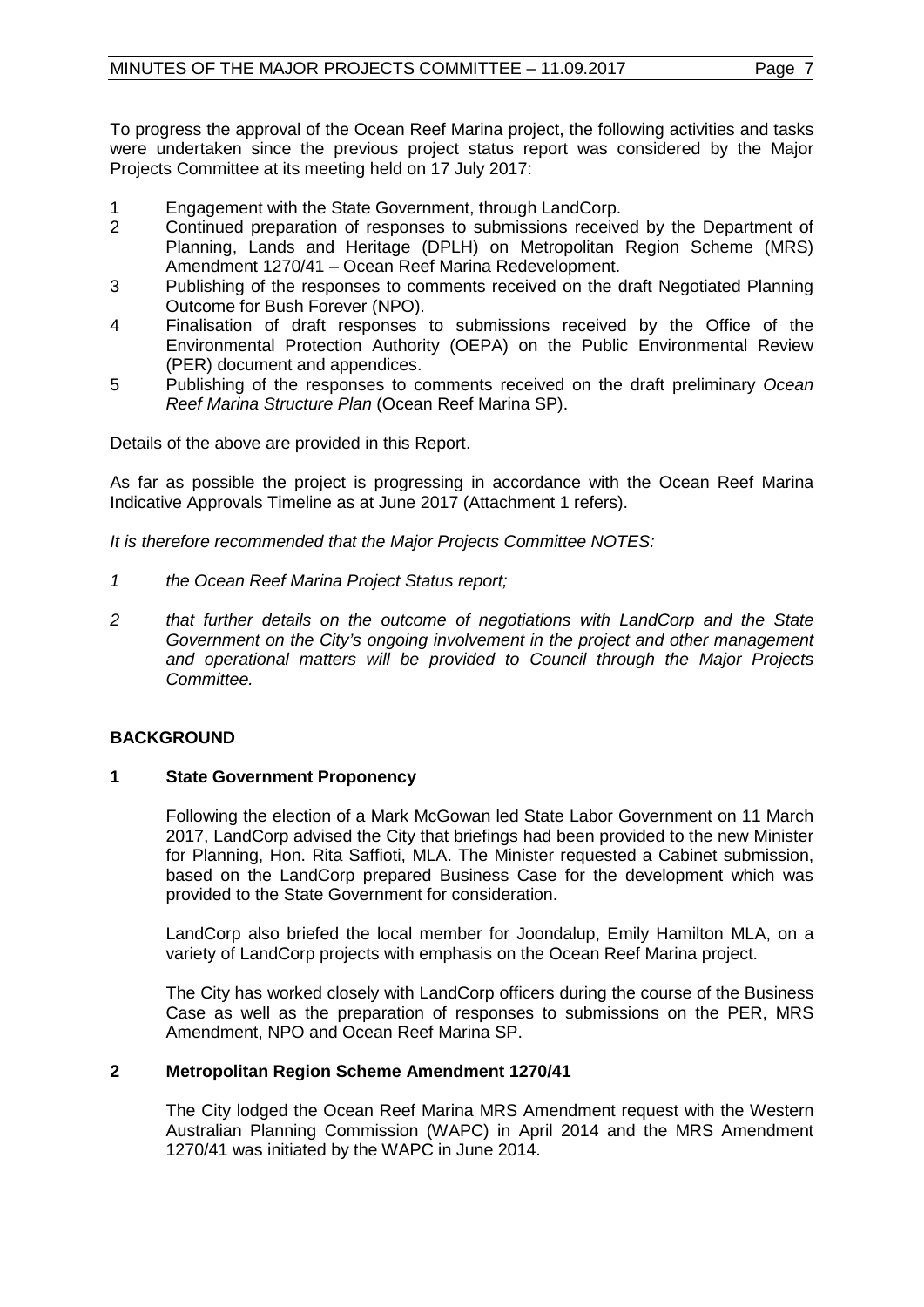The MRS Amendment Report, prepared by the then Department of Planning was advertised for public comment from 22 November 2016 to 24 February 2017 (as approved by the Minister for Planning). A total of 94 submissions were received:

- Support 39
- Objection 33
- Comment 22

The City's preliminary responses to submissions received were provided to the Major Projects Committee at its meeting held on 17 July 2017 (Item 1 refers).

# **3 Draft Negotiated Planning Outcome for Bush Forever**

To manage the potential impacts of the MRS Amendment on Bush Forever Site 325 the Western Australian Planning Commission (WAPC) requires finalisation and agreement of the NPO prior to final approval of the MRS Amendment.

Prepared by the City in collaboration with the DPLH, Department of Biodiversity, Conservation and Attractions – Parks and Wildlife Service (Parks and Wildlife) and the OEPA, these agencies provided in-principle support for the draft NPO and it was agreed that the document be made available to the public at the same time as the PER and MRS Amendment.

It should be noted that funding for the land acquisition and rehabilitation portions of the NPO will be the responsibility of the ultimate proponent for the project.

In collaboration with consultants Taylor Burrell Barnett and Strategen responses to the seven submissions received were prepared and forwarded to the above agencies for review / input. Further, given that the ultimate proponent for the project is likely to be LandCorp, the responses were also provided for input / approval to publish.

### **4 Public Environmental Review**

Occurring in parallel with the MRS Amendment, the marine based components of the Ocean Reef Marina project are being assessed by the Environmental Protection Authority (EPA) under the *Environmental Protection Act 1986* via a PER – the highest level of assessment.

Following completion of the required investigations / studies and various amendments to the documents, the PER document and appendices were approved for release for public review in October 2016. The PER documents were advertised for public comment from 22 November 2016 to 24 February 2017, concurrently with MRS Amendment 1270/41.

At its meeting held on 13 March 2017 (Item 3 refers), the Major Projects Committee noted the intention of the Chief Executive Officer to respond to the 59 submissions on the Public Environmental Review as requested by the OEPA.

### **5 Ocean Reef Marina Structure Plan**

It was considered desirable that the draft preliminary Ocean Reef Marina SP be released for the public to view and provide informal comments concurrently with the PER, MRS Amendment 1270/41 and the draft NPO.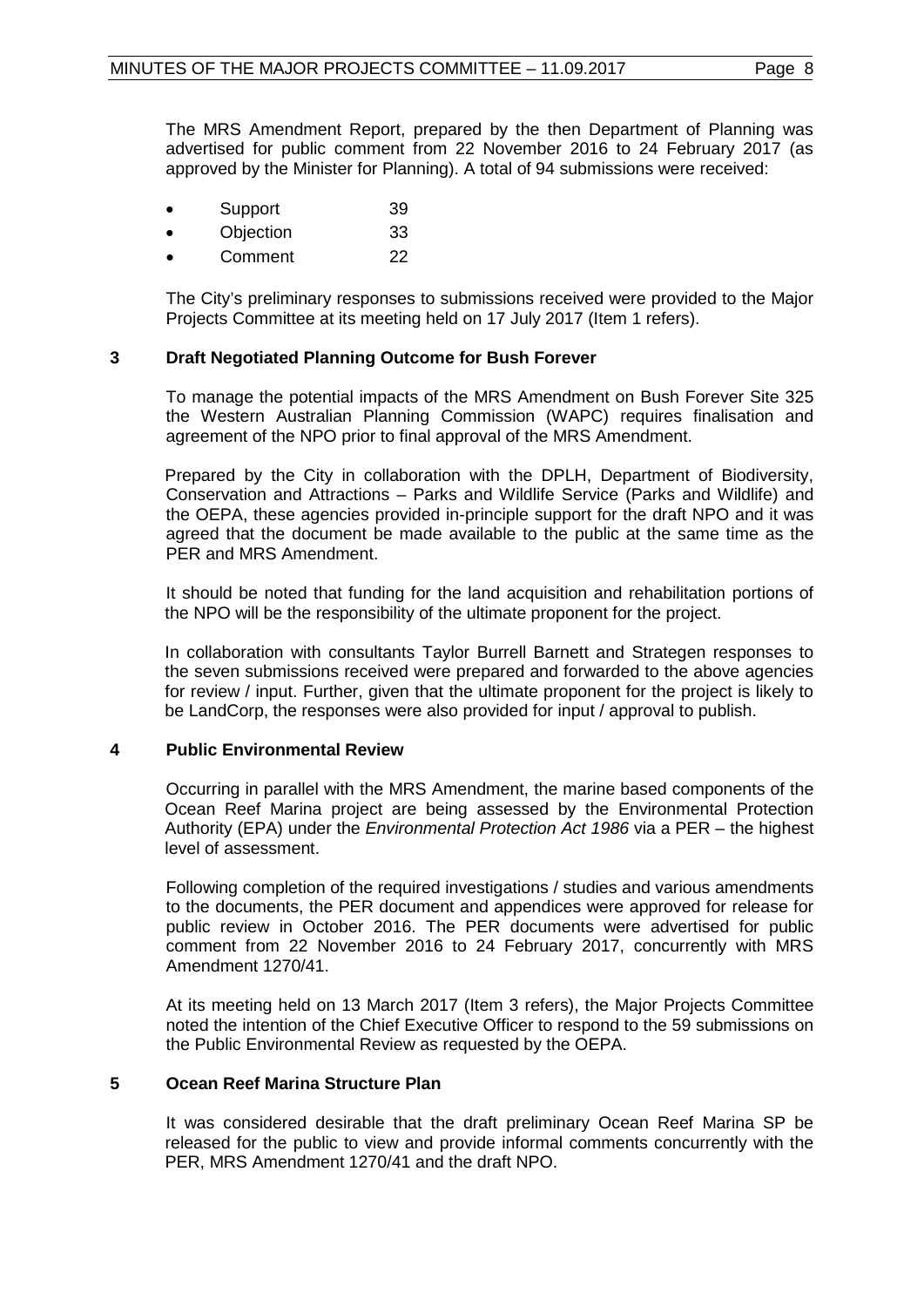A total of 21 comments were received and as requested by Council at its meeting held on 16 May 2017 (CJ079-05/17 refers) responses were prepared in consultation with consultants Taylor Burrell Barnett and Strategen.

Once finalised and formally submitted to Council for consideration, the Ocean Reef Marina SP will be formally advertised for public comment as required under *Planning and Development (Local Planning Schemes) Regulations 2015 – Structure Plan Framework.* However this can only occur following finalisation of the MRS Amendment process as noted by the Major Projects Committee at its meeting held on 28 November 2016 (Item 2 refers).

# **DETAILS**

#### **1 State Government**

The Premier Mark McGowan, together with Hon. Rita Saffioti MLA, Minister for Planning, Lands and Transport, announced the State Government's commitment to fund the implementation of the Ocean Reef Marina.

The announcement held at the Ocean Reef Boat Harbour (the site of the Ocean Reef Marina development) on Sunday 3 September 2017, included funding of \$120 million to "kick start" the development. It is understood that \$35 million has been allocated to the project in the 2017-18 State Government Budget and further funding will be allocated in subsequent State Budgets.

The City continued to provide assistance and information to LandCorp particularly in relation to the City's procurement of the Ocean Reef Marina Project Team and other historical details.

The City has also sought to commence negotiations with the State Government and LandCorp in relation to the City's on-going role in the delivery of the project and the future management and operational options for the Ocean Reef Marina.

These negotiations will include such matters as follows:

- Regular project updates for the City's Elected Members.
- The City's involvement in the LandCorp Project Team.
- Ocean Reef Marina Business Plan.
- The City's land contribution to the project.
- Acknowledgement and recognition of the City's financial contribution to the project thus far.
- Management of the community's expectations.
- Marina management post-construction.
- Management of the public spaces and car parking.

The outcome of engagement on the above matters will be provided to Council, through the Major Projects Committee, as soon as possible.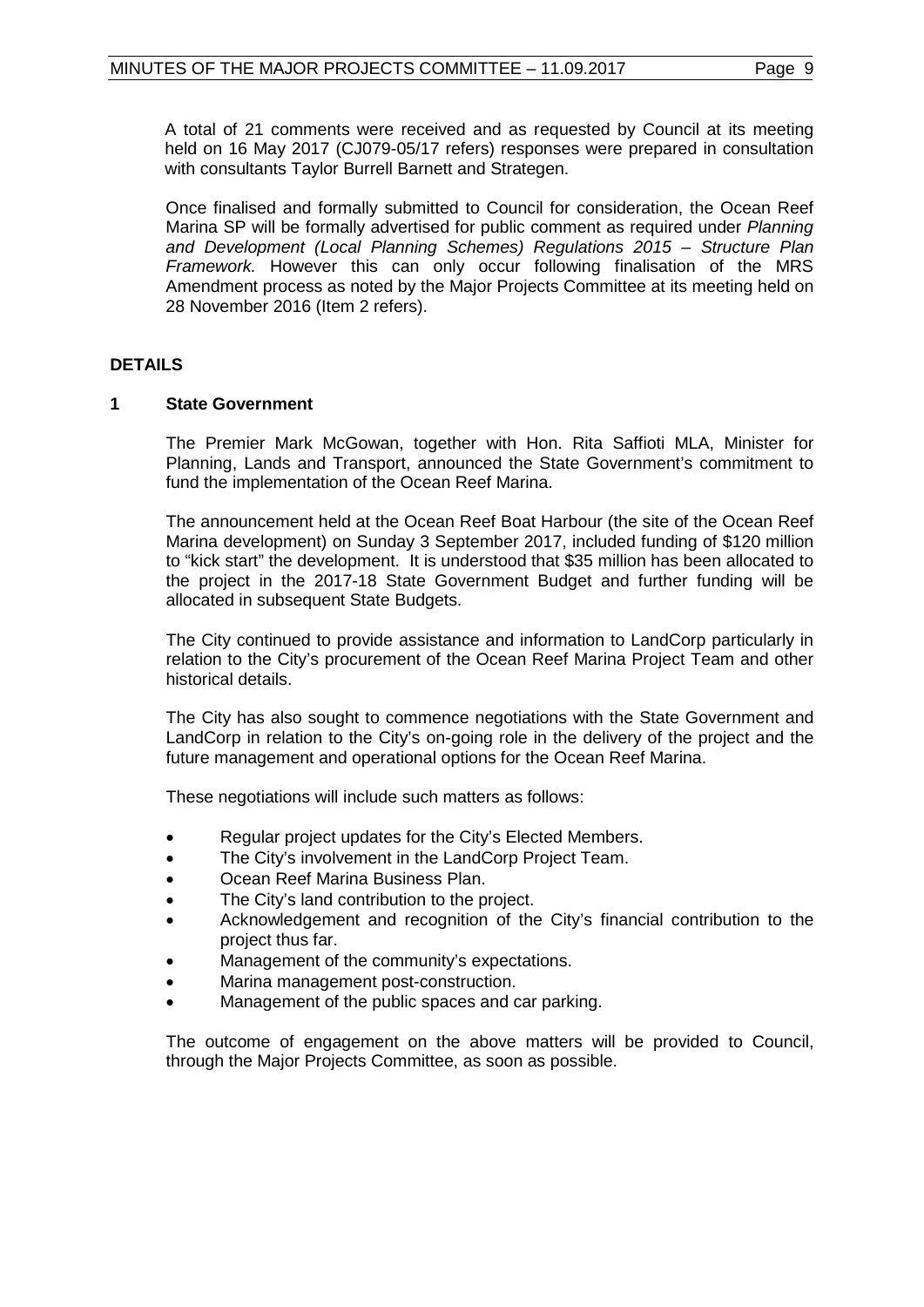### **2 Metropolitan Region Scheme Amendment 1270/41**

In collaboration with consultants Taylor Burrell Barnett, Strategen and M P Rogers & Associates, responses to the summary of the submissions (provided by the DPLH) were prepared and are currently being reviewed by LandCorp.

The DPLH has advised the City that neither the public hearings nor the decision on MRS Amendment 1270/41 will take place until the marine environmental assessment process has been significantly progressed. This ensures that any minor boundary changes arising from approval conditions and the approval conditions themselves can be taken into consideration prior to a final decision on the amendment.

# **3 Negotiated Planning Outcome for Bush Forever**

Following a review of the draft NPO responses by DPLH, Parks and Wildlife, OEPA and LandCorp, the responses were finalised and published on the City's website. Where submitters provided contact details they were notified of the availability of responses. The responses were also provided to Elected Members via the Elected Members' Portal.

In collaboration with LandCorp, the draft NPO, together with a legal agreement between the State of Western Australia and the City of Joondalup, can now be finalised for approval by the relevant authorities. The inclusion of suggestions / comments made by the community during the public advertising will be considered during the finalisation of the NPO.

### **4 Public Environmental Review**

The City has met with the OEPA and the Department of Transport (DoT) to review the draft response to the issues raised by DoT. Engagement with Parks and Wildlife, Department of Primary Industry and Regional Development - Fisheries and other agencies will be undertaken. The purpose of this engagement is to ensure the responses prepared adequately address the issues raised by the agencies in their submissions in the PER.

Refinement of some of the PER supporting documents will also take place following discussion with the OEPA.

It is anticipated that the PER submission responses will be formally submitted to the OEPA in November 2017 and the formal assessment process of the marine components of the Ocean Reef Marina can commence.

### **5 Draft preliminary** *Ocean Reef Marina Structure Plan*

The draft responses prepared for comments received on the draft preliminary Ocean Reef SP were reviewed by LandCorp.

The responses were subsequently finalised and published on the City's website. Where submitters provided contact details they were notified of the availability of responses. The responses were also provided to Elected Members via the Elected Members' Portal.

Following finalisation of the MRS Amendment process, the draft preliminary Ocean Reef Marina SP will be finalised and formally submitted to Council for consideration.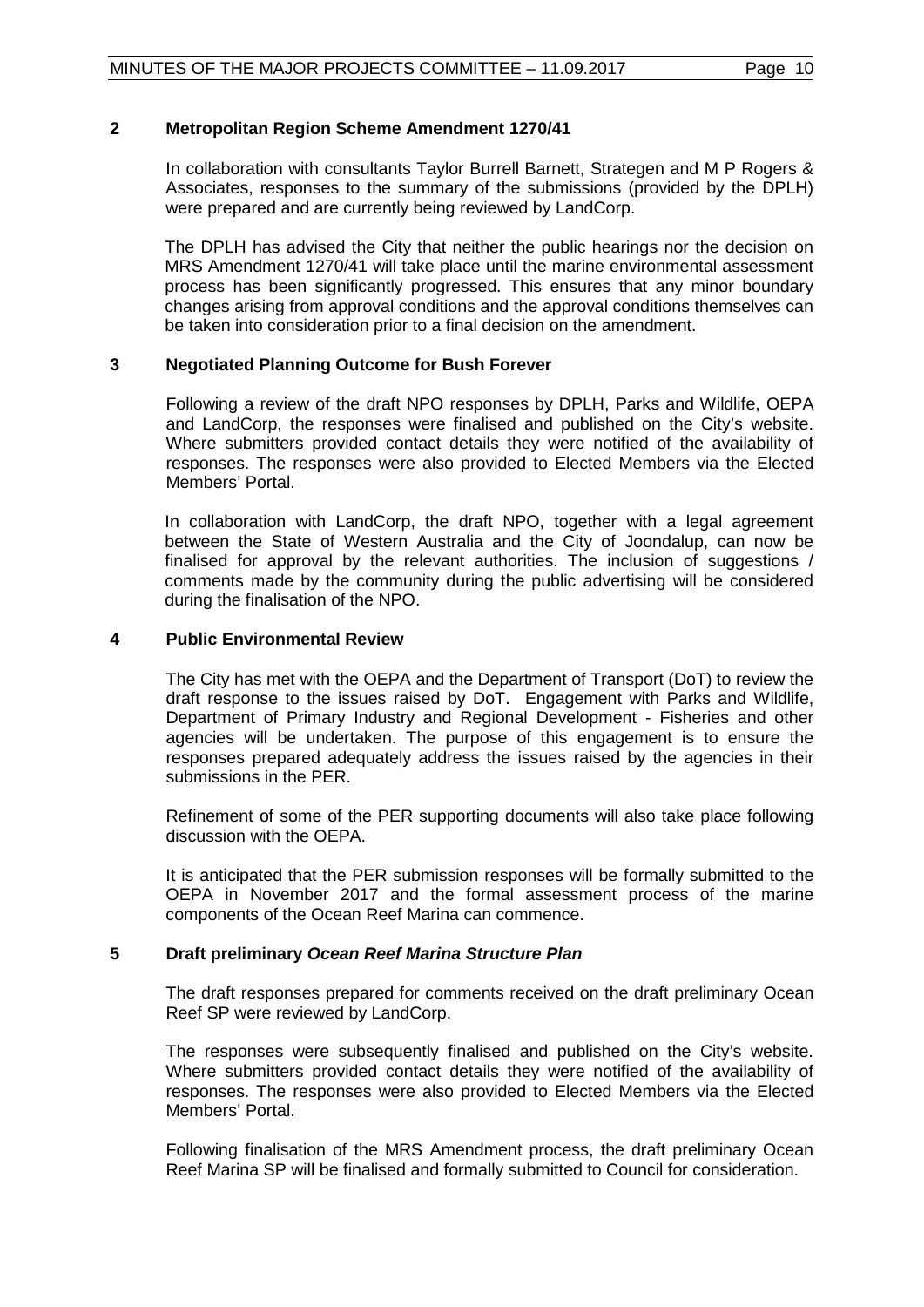#### **Issues and options considered**

Not applicable.

### **Legislation / Strategic Community Plan / policy implications**

| Legislation                     | The City is governed by the requirements of the Local<br>Government Act 1995 in relation to dealings involving<br>commercial undertakings and land development.                                                 |         |
|---------------------------------|-----------------------------------------------------------------------------------------------------------------------------------------------------------------------------------------------------------------|---------|
|                                 | Other applicable legislation includes:                                                                                                                                                                          |         |
|                                 | Planning and Development Act 2005.<br>$\bullet$<br><b>Environmental Protection Act 1986.</b><br>$\bullet$<br>Environmental<br>Protection,<br><b>Biodiversity</b><br>$\bullet$<br>Conservation Act 1999 (Cwlth). | and     |
| <b>Strategic Community Plan</b> |                                                                                                                                                                                                                 |         |
| <b>Key theme</b>                | Economic Prosperity, Vibrancy and Growth.                                                                                                                                                                       |         |
| <b>Objective</b>                | Destination City.                                                                                                                                                                                               |         |
| <b>Strategic initiative</b>     | Facilitate<br>the establishment<br>of<br>major<br>infrastructure.<br>Encourage diverse accommodation options.                                                                                                   | tourism |
| <b>Policy</b>                   | The approvals for the development are influenced by State<br>Planning and Development Control policies:                                                                                                         |         |
|                                 | 2.6:<br>State Coastal Planning Policy.<br>٠<br>Bushland Policy for the Perth Metropolitan<br>2.8:<br>Region.                                                                                                    |         |
|                                 | 3.7:<br>Planning in Bushfire Prone Areas.<br>Canal<br>1.8:<br>Artificial<br>Estates<br>and<br>Developments.                                                                                                     | Water   |

#### **Risk management considerations**

The City has amassed a substantial amount of information on all aspects of the project over a number of years. This information together with that compiled for both the planning and environmental assessment documentation ensured that the City was well positioned to respond to the requirements of the relevant approvals processes, including providing adequate responses to submissions on the PER and MRS Amendment 1270/41.

Throughout the planning and environmental assessment phase the City is continuing to engage with the relevant decision-making agencies regarding the investigations undertaken, the outcomes and the agency requirements with regard to the contents of the assessment documentation and responses to submissions.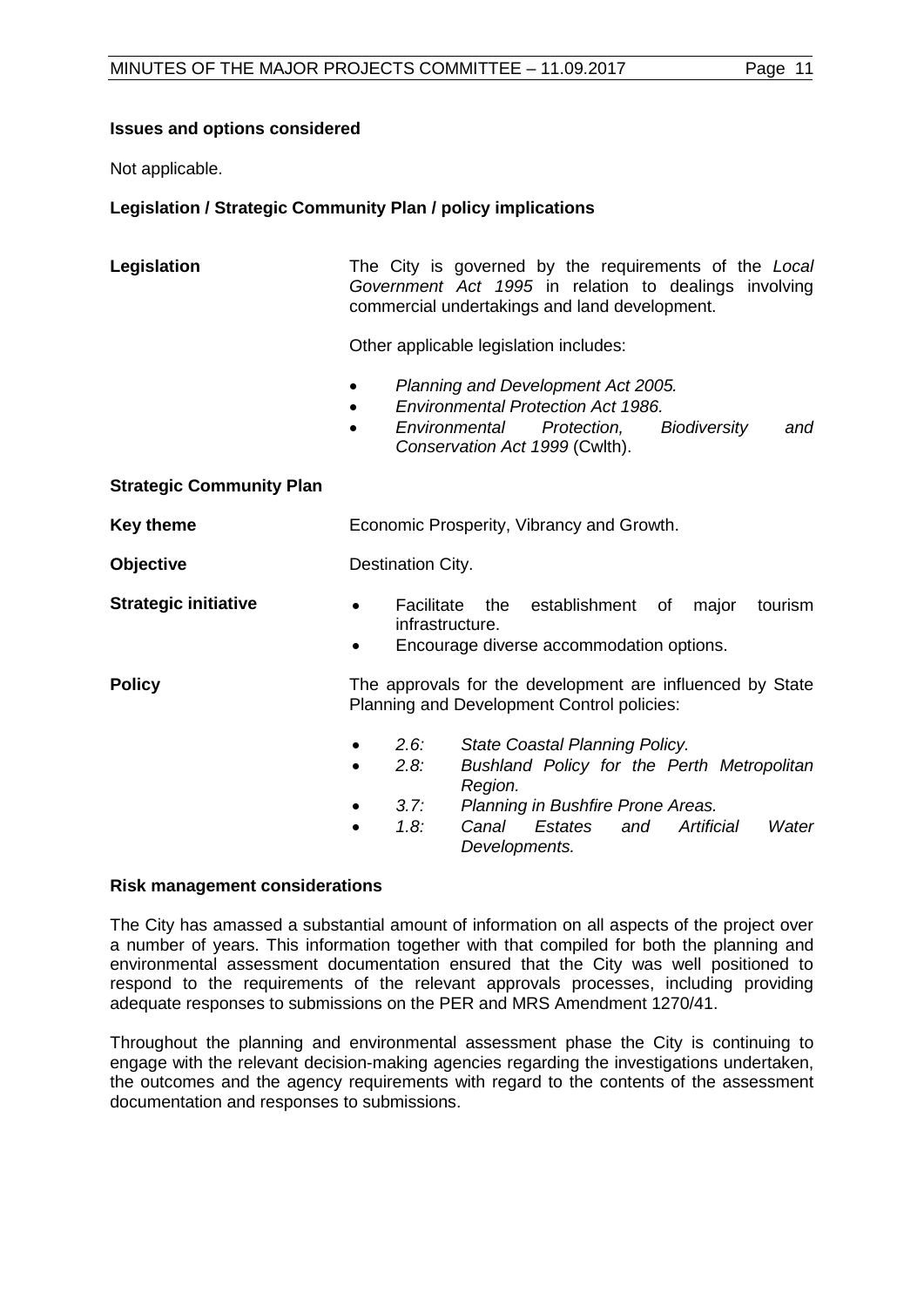Early engagement with the State Government / LandCorp on the City's on-going role and responsibilities as the project progresses through to construction will enable the identification and mitigation of financial and other risks ensuring that the City's substantial resource investment in the project to date is acknowledged and protected.

#### **Financial / budget implications**

2017-18 financial year impact

| Account no.          | C <sub>1001</sub>  |
|----------------------|--------------------|
| <b>Budget Item</b>   | Ocean Reef Marina. |
| <b>Budget amount</b> | \$163,785          |
| Amount spent to date | \$61,896           |
| <b>Balance</b>       | \$101,889          |

Total Project Expenditure (as at 29 August 2017)

| 2007-08                     |    | 133,241     |
|-----------------------------|----|-------------|
| 2008-09                     | \$ | 968,284     |
| 2009-10                     | \$ | 266,604     |
| 2010-11                     | \$ | 325,046     |
| 2011-12                     | \$ | 388,552     |
| 2012-13                     | \$ | 376,393     |
| 2013-14                     | \$ | 838,371     |
| 2014-15                     |    | \$1,314,917 |
| 2015-16                     |    | \$1,163,151 |
| 2016-17                     | S. | 611,917     |
| 2017-18                     | S  | 61,896      |
| <b>LESS Grants Received</b> |    | \$(785,500) |
|                             |    |             |
|                             |    |             |

Total City Expenditure \$5,600,976

Note: The State Budget for 2016-17 included an amount of \$500,000 for the Ocean Reef Marina Project which is yet to be received by the City.

| <b>Annual operating cost</b>                                   | The relevant business case/s, as far as possible, will include<br>anticipated on-going operating costs.                                                                                                                                                                                                                          |
|----------------------------------------------------------------|----------------------------------------------------------------------------------------------------------------------------------------------------------------------------------------------------------------------------------------------------------------------------------------------------------------------------------|
| <b>Estimated annual income</b>                                 | The relevant business case/s, as far as possible, will include<br>estimated annual income.                                                                                                                                                                                                                                       |
| <b>Capital replacement</b>                                     | Detailed analysis will be required at the appropriate stage of<br>the project.                                                                                                                                                                                                                                                   |
| 20<br><b>Strategic</b><br>Year<br><b>Financial Plan impact</b> | The City's 20 Year Strategic Financial Plan 2015-16 to<br>2034-35 includes \$2,070,000 which represents capital<br>expenditure for the 2015-16, 2016-17 and 2017-18 financial<br>years. Further analysis of the impact on the 20 Year Strategic<br>Financial Plan will be undertaken at the appropriate stage of<br>the project. |
| Impact year                                                    | Not applicable.                                                                                                                                                                                                                                                                                                                  |

All amounts quoted in this report are exclusive of GST.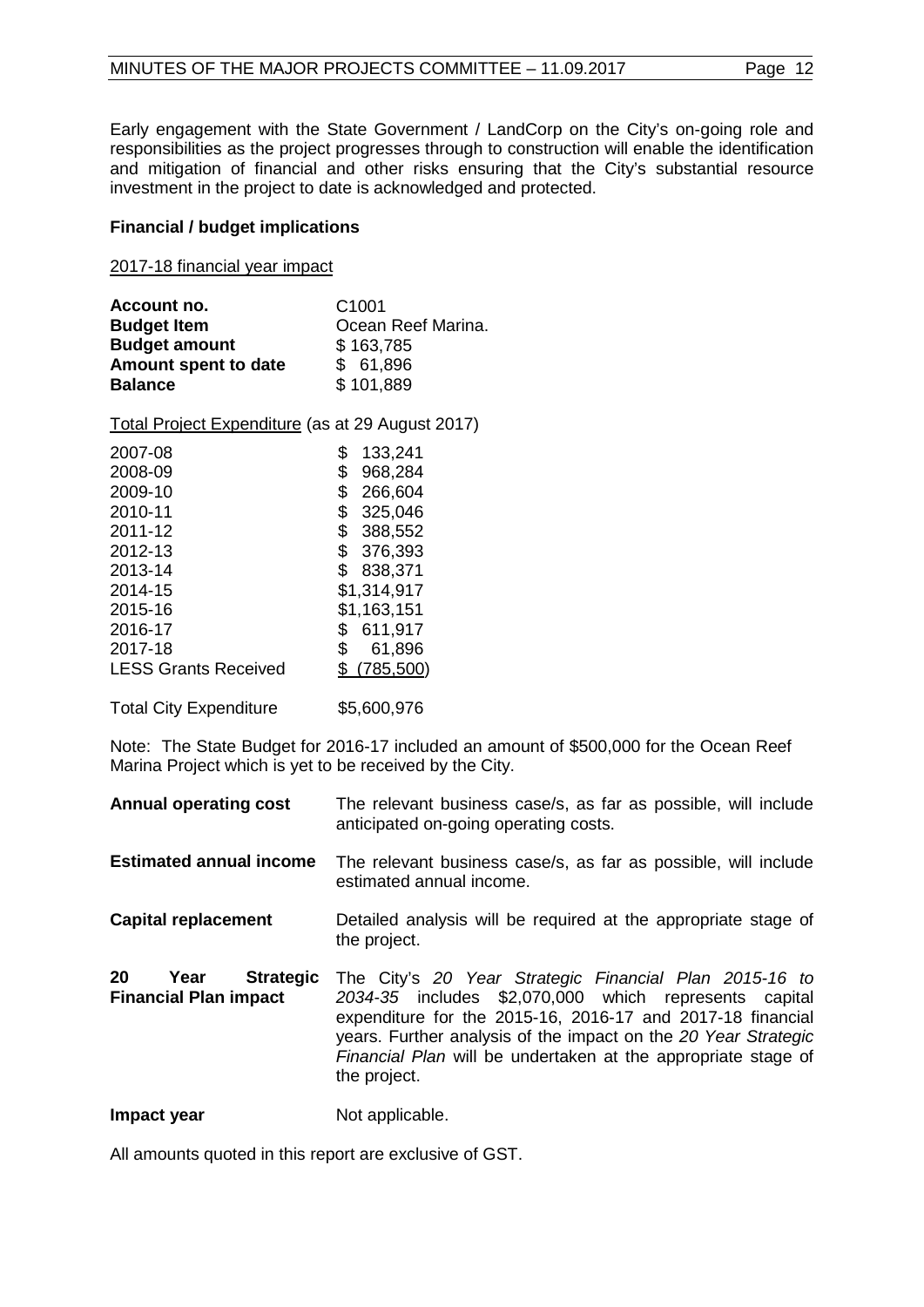#### **Regional significance**

The Ocean Reef Marina development will become a significant tourist / visitor destination and a key focal point within the northern Perth corridor.

#### **Sustainability implications**

Progression of the Ocean Reef Marina planning process required a number of studies / reports addressing key issues pertaining to sustainability (such as social and economic impact and environmental sustainability). Various management plans were required to be prepared as part of the MRS amendment, NPO, PER and structure plan processes and it is highly likely that further management plans will be required as conditions of any environmental and planning

#### **Consultation**

Extensive on-going consultation with key stakeholders, State Government departments and agencies has been undertaken to ensure the relevant approvals processes proceed in accordance with expectations and agreed timelines.

This consultation has extended to the preparation of responses to submissions received for the PER to ensure the issues raised are adequately addressed.

#### **COMMENT**

Not applicable.

### **VOTING REQUIREMENTS**

Simple Majority.

**MOVED Cr Gobbert, SECONDED Cr Fishwick that the Major Projects Committee NOTES:**

- **1 the Ocean Reef Marina Project Status report;**
- **2 that further details on the outcome of negotiations with LandCorp and the State Government on the City's ongoing involvement in the project and other management and operational matters will be provided to Council through the Major Projects Committee.**

#### **The Motion was Put and CARRIED (6/0)**

**In favour of the Motion:** Crs Hollywood, Chester, Fishwick, Gobbert, Hamilton-Prime and Taylor.

#### *Appendix 1 refers*

*[To access this attachment on electronic document, click here: Attach1agnMPC170911.pdf](Attach1agnMPC170911.pdf)*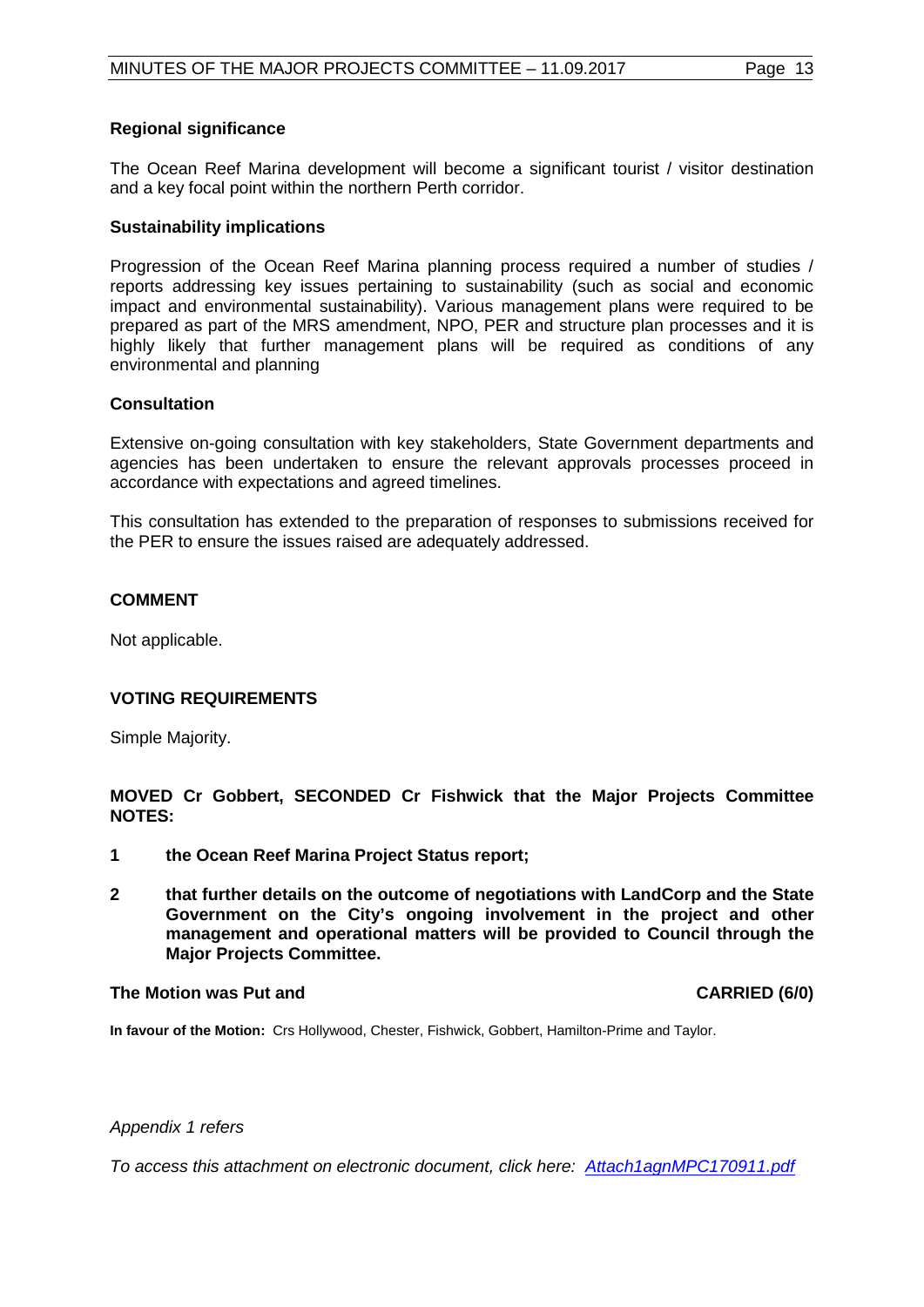### <span id="page-13-0"></span>**Disclosure of Proximity Interest**

| <b>Name/Position</b>      | <b>Cr Russell Poliwka.</b>                                     |  |
|---------------------------|----------------------------------------------------------------|--|
| <b>Item No./Subject</b>   | Item 2 - Confidential - Joondalup City Centre Development -    |  |
|                           | Development Proposal.                                          |  |
| <b>Nature of interest</b> | Proximity Interest.                                            |  |
| <b>Extent of Interest</b> | Owns via super fund small interest in building across the road |  |
|                           | from one of the lots in question.                              |  |

### **Disclosure of interest affecting impartiality**

| <b>Name/Position</b>      | Mr Scott Collins, Acting Manager City Projects.             |
|---------------------------|-------------------------------------------------------------|
| <b>Item No./Subject</b>   | Item 2 - Confidential - Joondalup City Centre Development - |
|                           | Development Proposal.                                       |
| <b>Nature of interest</b> | Interest that may affect impartiality.                      |
| <b>Extent of Interest</b> | A proponent Director is married to a relative of the Acting |
|                           | Manager City Projects.                                      |

*Cr Poliwka left the room at 5.55pm.*

*The Acting Manager City Projects left the room at 5.55pm and returned at 5.56pm.*

*Mr Moen entered the room at 5.56pm.*

*The Acting Manager City Projects left the room at 6.03pm and returned at 6.04pm.*

*Messrs Hatt, Bricknell and Frame and Ms Fielder entered the room at 6.04pm.*

# **ITEM 2 CONFIDENTIAL - JOONDALUP CITY CENTRE DEVELOPMENT - DEVELOPMENT PROPOSAL**

| WARD                                  | <b>North</b>                                                                                                                                                                                     |                                                                                                            |
|---------------------------------------|--------------------------------------------------------------------------------------------------------------------------------------------------------------------------------------------------|------------------------------------------------------------------------------------------------------------|
| <b>RESPONSIBLE</b><br><b>DIRECTOR</b> | Mr Garry Hunt<br><b>Chief Executive Officer</b>                                                                                                                                                  |                                                                                                            |
| <b>FILE NUMBER</b>                    | 103036                                                                                                                                                                                           |                                                                                                            |
| <b>ATTACHMENTS</b>                    | Attachment 1                                                                                                                                                                                     | Proposal for the Joondalup City Centre<br>Development - Boas Place received from<br>Devwest Group Pty Ltd. |
|                                       | Attachment 2                                                                                                                                                                                     | Boas Place Concept Plan (Option 4B)                                                                        |
|                                       | (Please Note: The Report and Attachments are confidential<br>and will appear in the official Minute Book only).                                                                                  |                                                                                                            |
| <b>AUTHORITY / DISCRETION</b>         | Executive - The substantial direction setting and oversight<br>role of Council, such as adopting plans and reports,<br>accepting tenders, directing operations, setting and<br>amending budgets. |                                                                                                            |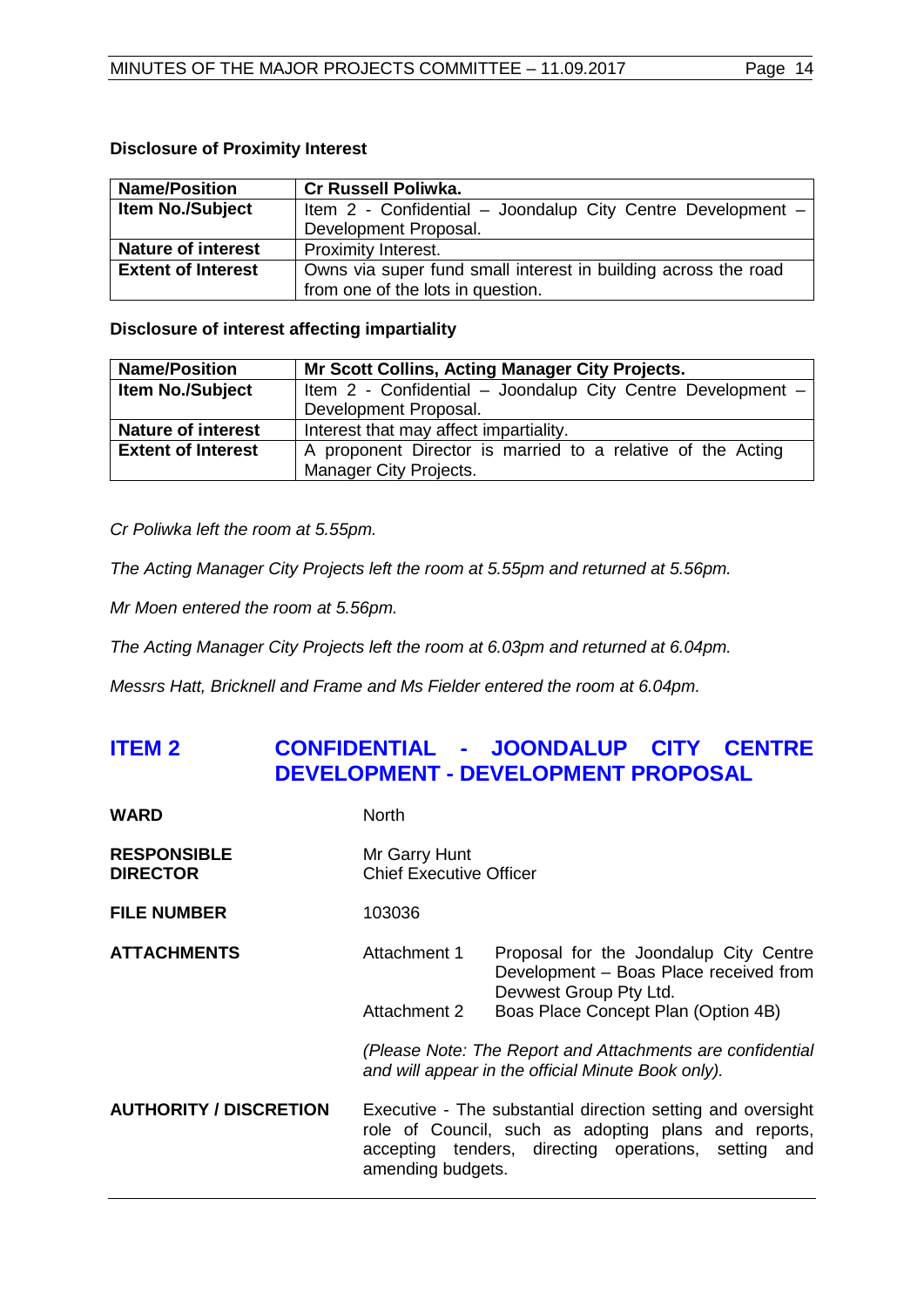This report is confidential in accordance with section 5.23(2)(c) of the *Local Government Act 1995*, which also permits the meeting to be closed to the public for business relating to the following:

*A contract entered into, or which may be entered into, by the local government and which relates to a matter to be discussed at the meeting.*

A full report was provided to Elected Members under separate cover. The report is not for publication.

*The Acting Manager City Projects left the room at 6.37pm.* 

*Messrs Hatt, Bricknell and Frame and Ms Fielder left the room at 6.37pm.*

*The Acting Manager City Projects entered the room at 6.40pm.* 

# **OFFICER'S RECOMMENDATION**

That Council:

- 1 NOTES that the Memorandum of Understanding between the City and Devwest Group Pty Ltd expired on 10 September 2017;
- 2 NOTES the submission received from Devwest Group Pty Ltd on 5 September 2017 and that the submission does not specifically include any offer or any value on the proposal;
- 3 REQUESTS the Chief Executive Officer to:
	- 3.1 negotiate and clarify with Devwest Group Pty Ltd in relation to the sites in the proposal referred to as "C" and "F" on:
		- 3.1.1 the exact dimensions of the land area required for these sites;
		- 3.1.2 what the proposed offer is for the purchase of these sites;
		- 3.1.3 the program for the acquisition of these sites if the purchase offer is, in principle, agreeable to the City;
	- 3.2 advise Devwest Group Pty Ltd that a contribution to the cost of the public realm will be required to a value to be determined;
	- 3.3 advise Devwest Group Pty Ltd that the City is not prepared to exclusively engage further with Devwest Group Pty Ltd on sites referred to as "D" and "E" in the proposal received from Devwest Group Pty Ltd on 5 September 2017;
	- 3.4 advise Devwest Group Pty Ltd that the City reserves the right to consider other bidders, development options and/or development partners for sites "D" and "E";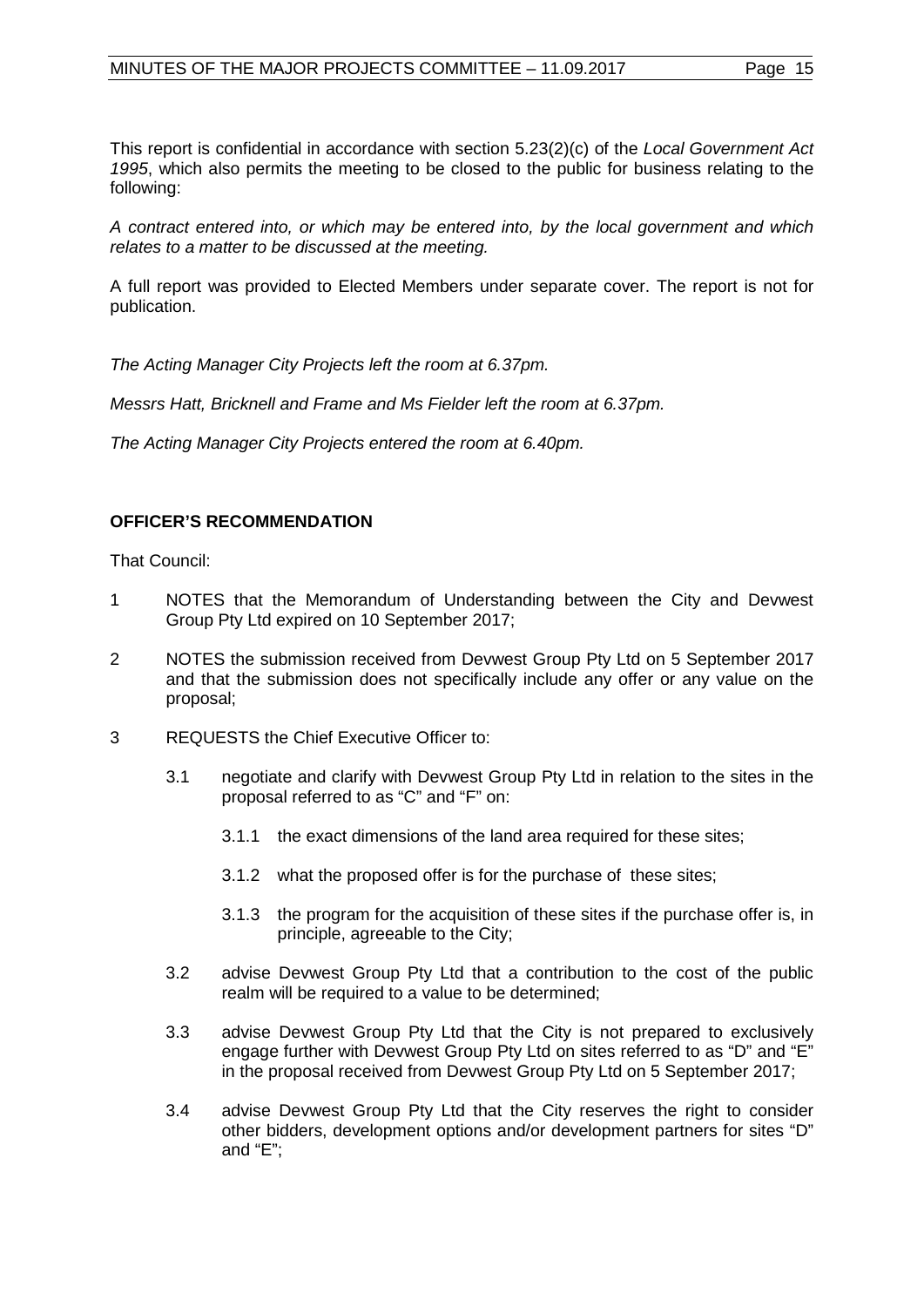4 AUTHORISES the Chief Executive Officer to prepare a program to invite submissions on the remaining components of Boas Place, referred to as Lot A, Lot B, Lot D, Lot E and Lot G of the endorsed concept plan (Option 4B – Attachment 2 refers).

**MOVED Cr Chester, SECONDED Cr Fishwick that the Major Projects Committee:**

- **1 NOTES that the Memorandum of Understanding between the City and Devwest Group Pty Ltd expired on 10 September 2017;**
- **2 NOTES the submission received from Devwest Group Pty Ltd on 5 September 2017 and that the submission does not specifically include any offer or any value on the proposal;**
- **3 REQUESTS the Chief Executive Officer to:**
	- **3.1 negotiate and clarify with Devwest Group Pty Ltd in relation to the sites in the proposal referred to as "C" on:**
		- **3.1.1 the exact dimensions of the land area required for these sites;**
		- **3.1.2 what the proposed offer is for the purchase of these sites;**
		- **3.1.3 the program for the acquisition of these sites if the purchase offer is, in principle, agreeable to the City,**

**with the information to be provided to the City by 29 September 2017;**

- **3.2 advise Devwest Group Pty Ltd that a contribution to the cost of the public realm will be required to a value to be determined;**
- **3.3 advise Devwest Group Pty Ltd that the City is not prepared to exclusively engage further with Devwest Group Pty Ltd on sites referred to as "D" and "E" in the proposal received from Devwest Group Pty Ltd on 5 September 2017;**
- **3.4 advise Devwest Group Pty Ltd that the City reserves the right to consider other bidders, development options and/or development partners for sites "D" and "E";**
- **3.5 prepare a report to the Major Projects Committee on Devwest Group Pty Ltd's proposal for site referred to as "F" to be discussed at a future meeting of the Major Projects Committee at a date to be determined by the Presiding Member.**

### **The Motion was Put and CARRIED (6/0)**

**In favour of the Motion:** Crs Hollywood, Chester, Fishwick, Gobbert, Hamilton-Prime and Taylor.